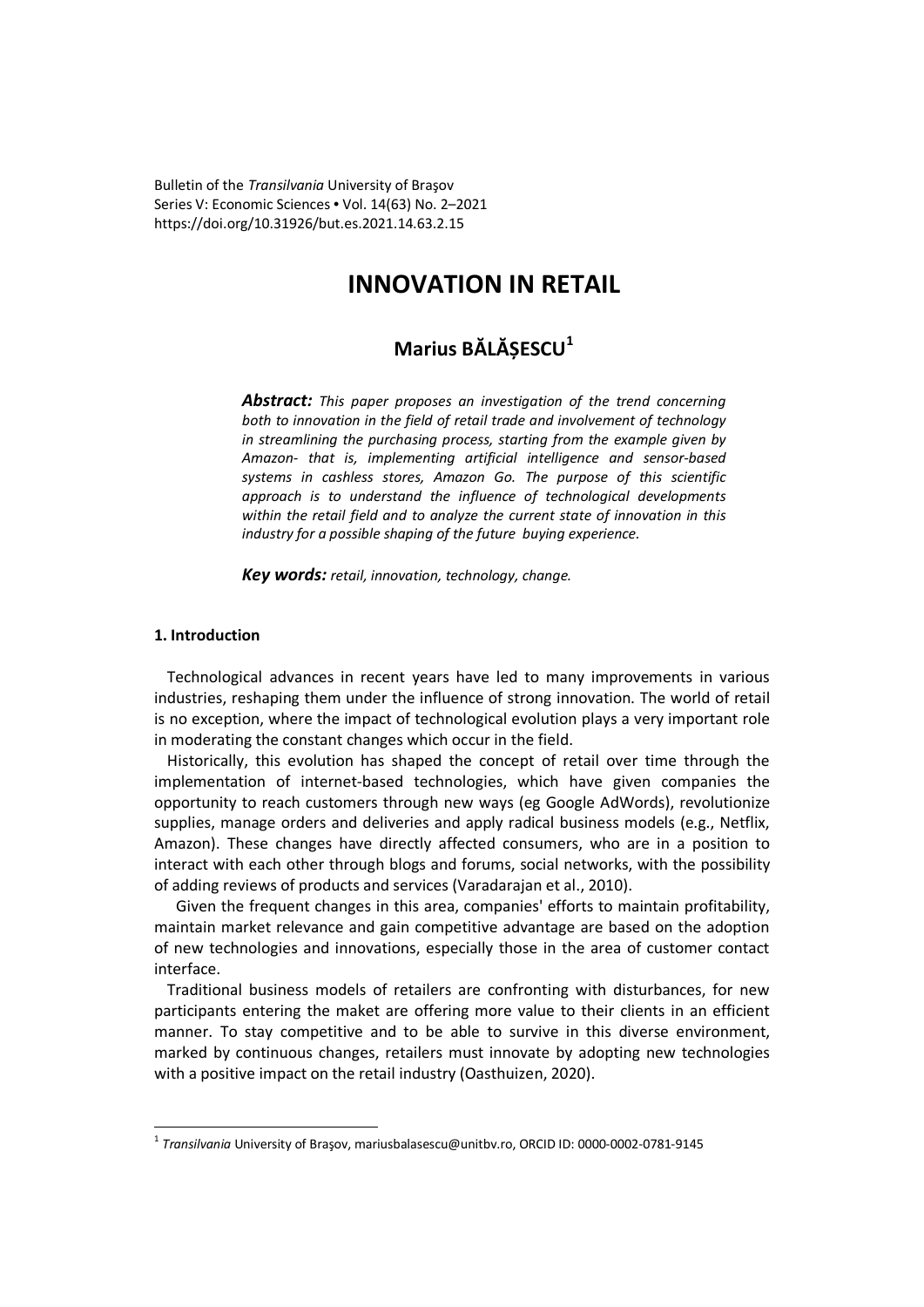## **2. Retail Innovation through the Use of New Technologies**

#### **2.1. Artificial intelligence**

Applications based on artificial intelligence include customization and referral systems, efficient sales / customer relationship management, customer service management, supply chain optimization and inventory management.

In January 2018, Amazon opened the first cashless grocery store, Amazon Go, implemented through artificial intelligence in Seattle, Washington. Amazon Go's innovation has been the sum of several technologies used throughout the company's time, such as artificial intelligence, machine learning, facial recognition, integrated payments, Qr Code identifiers and technologies based on a multitude of sensors.

Customers can enter such a "Just Walk Out" store through a mobile app associated with a credit card, select the desired products from the shelves and refrigerators, and then leave the store without waiting for the scan. The payment is made automatically, the total purchased products being withdrawn from the account associated with the exit application. This is possible thanks to the camcorders on the ceiling and shelves that follow the customer's movements through each frame. The software decides which items were selected using the depth sensors of the camcorder and the weight sensors on the shelves. Product records are reflected in a virtual shopping cart. If after the transaction, the customer is not satisfied with the purchase, he has the possibility of virtual return of the product through the mobile application for full recovery of physical return is not necessary (Ives, 2019).

Due to the current advances in Information and Communication Technologies, the sector of retailing is forced to pursuit innovation from the most recent technical solutions. Especially the use of virtual reality techniques offers tools for supporting the design of innovative systems capable of enhancing users' experience (Korves and Loftus, 2000).

### **2.2. Biometric technology**

Retail managers continuously make decisions related to the adoption of new technologies available in the field. In recent years, biometrics has become a key word in technology circles, with more and more businesses, including many retailers and government agencies testing various forms of biometrics, from simple fingerprint readers to elaborate iris scans.

Biometrics is a process used to identify or authenticate the identity of an individual using one of its physical or behavioral characteristics. These features are not limited to fingerprints, palm geometry or iris scanning, and other options are available such as facial mapping, signature and writing style and, more recently, DNA maps (Clodfelter, 2010).

 One of the simplest examples of biometric technology is the replacement of traditional authentication data (username and password) with a fingerprint for registration on a computer or network. Disney World uses fingerprint scanning at the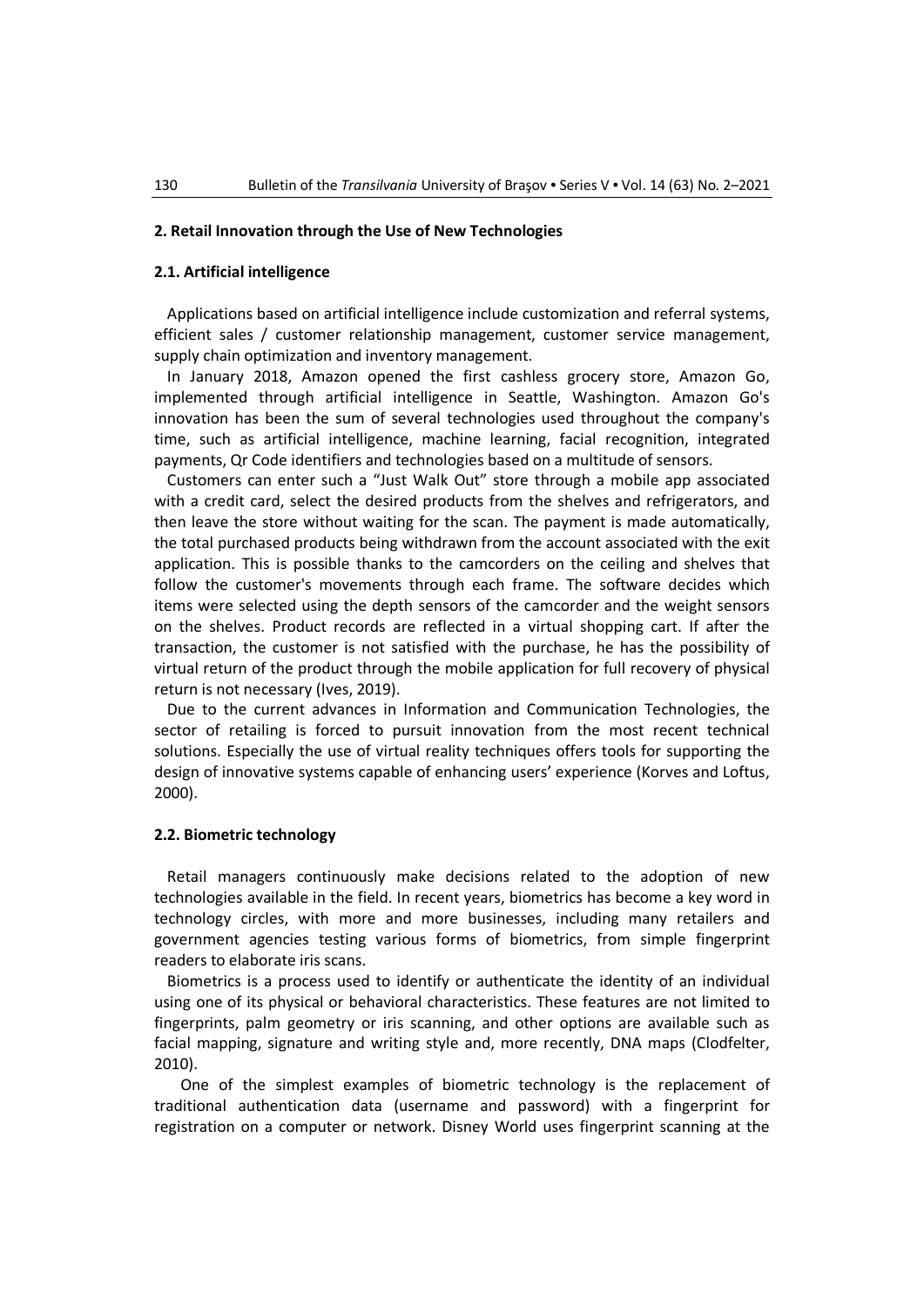entrance of the theme park for season ticket holders while some casinos use face recognition technology to detect cheating players.

 Biometric payment systems that use fingerprint scanning technology or the geometry of a palm represent another novelty implemented by some retailers.

 An innovation in the field of retail involving biometric technology also comes from the company Amazon. Since 2020, Amazon Go cashierless stores have received an upgrade to the "Just Walk Out" system which involves replacing mobile phone scanning to facilitate on-premises access with a contactless method based on palm scanning as a unique signature which identifies the customer and enables the system based on artificial intelligence to assist him in making purchases. This technology, called Amazon One, has already been implemented in two of the Amazon Go stores in Seattle, with the initial registration of the customer lasting less than a minute. According to user reviews on the company's website, the improvement of the two concepts was a real success, appreciating the efficiency of the systems given the short time spent in the store and the safety it offers customers during the pandemic of COVID- 19, keeping physical interaction with staff to a minimum.

The strategy behind the Amazon Go store is to create a shopping experience without interacting with employees or making payments manually, making purchases as easy as possible.

Adopting this strategy is the exact opposite of the classic ways of retailing. Instead of interrupting the customer making them interact with the technology or asking them to get in touch with the brand online, Amazon wants to keep the technological aspects hidden, to run in the background without disturbing the consumer, thus shaping the shopping experience in a activity that gives the client the impression of an intimate, personal atmosphere.

## **3. The Role of Marketing in Amazon Go Innovation**

The market segmentation strategy involves dividing it into small accessible groups, with the aim of concentrating resources efficiently in those groups with the greatest possibility of buying the product or using the service. In the case of Amazon Go, the target market is that of smart shoppers, a marketing segment which represents a group of people who prefer the ease of the purchase process despite the price. They seek to buy as much as possible, investing as little time and effort as possible.

 The justification for focusing on this segment is given by the fact that the store uses a lot of technology to facilitate the customer experience, thus perfectly molding the pattern of the smart buyer whose only desire is to make purchases as efficiently as possible in a short time.

Amazon's most valuable asset is branding, which is one of the causes that led to the company's success. The main strength of Amazon is given by customer loyalty, the company being famous for its innovative and reliable products. Other factors that can be taken as strengths are sustainability and efficiency in terms of environmental protection. The brand ranking really matters for business growth, and Amazon is one of the most innovative names in the world, their aim to offer state-of-the-art technology and unique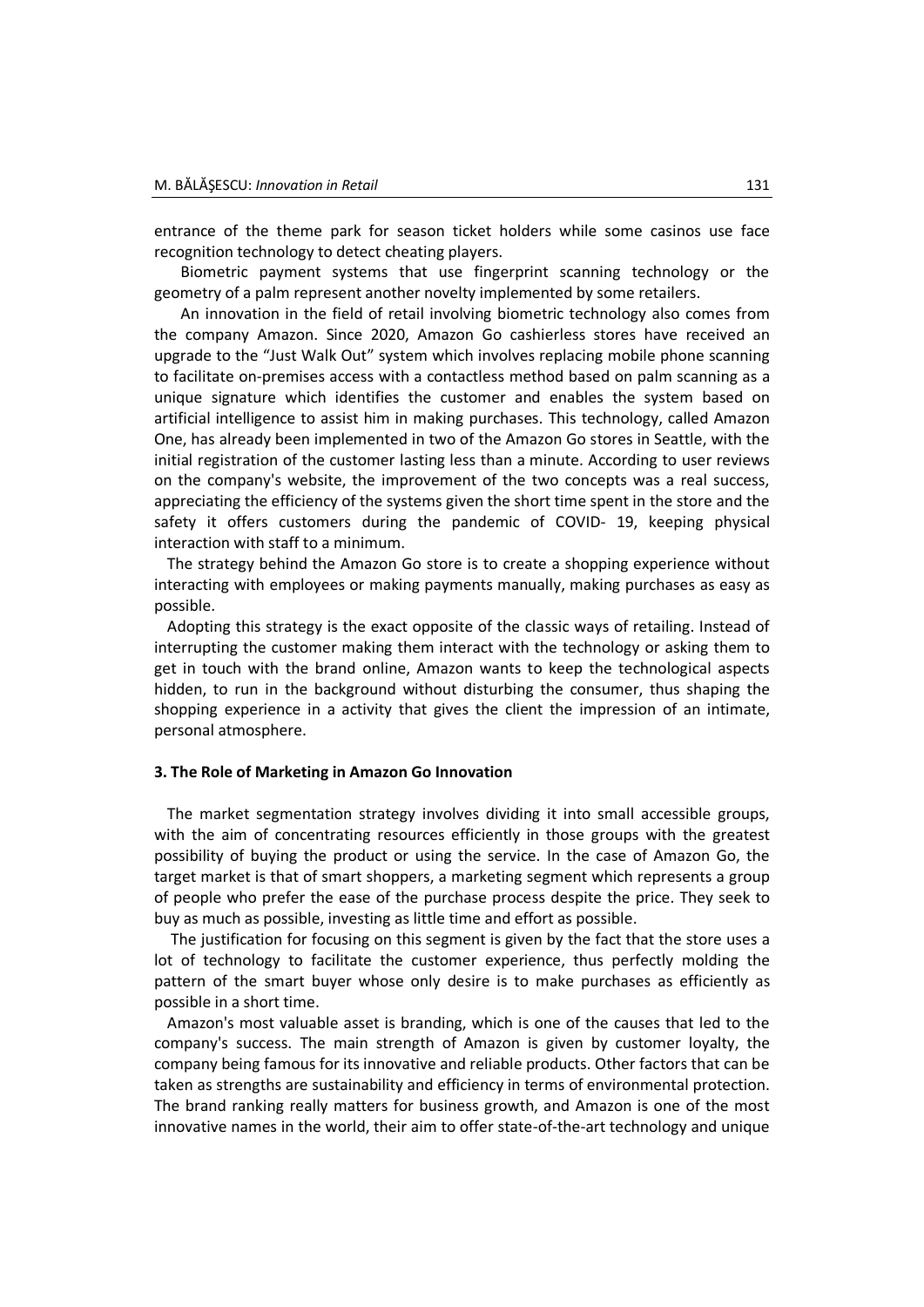features along with innovative products.

As Amazon Go introduces the concept of automated stores, a new and easier shopping experience can emerge, where the main goal is to become a pioneer in the market. Positioning the brand will not be so difficult due to the existing name of Amazon, the existing branding strategy proving useful in the case of Amazon Go.

The strategy behind the Amazon Go store is to create a shopping experience without interacting with employees or making payments manually, making purchases as easy as possible.

Amazon Go stores will be able to keep track of every customer movement, the brand having a greater amount of marketing data available than ever before.

Consumers are accustomed to personalizing the experience based on registration data from previous uses, which is reflected in a better service. An example of this is given by the recommendations made by the Netflix platform or by the playlists made by Spotify.

In the case of Amazon Go, consumers will waive the right to privacy when entering the store while making personal purchases, being monitored at every step whit every product taken from the shelf and every route taken inside the store. All this information will be available to the company. Many retail companies have tried over the years to track customers in order to extract data, leading to problems, such as the case of the American retailer NordStorm which was forced to give up tracking people in the store via Wifi due to consumer riots.

For Amazon Go, the goal is to use the retrieved data in a smart and relevant manner, and to perform monitoring in a way that does not endanger consumer privacy.

## **4. Conclusions**

The adoption of new technologies in retail outlines the shopping experience of the future characterized by short lead times, reduced physical interaction and increased efficiency.

The importance of technology has reached critical levels during the COVID-19 pandemic, becoming the helping hand that humanity needs. Following restrictions and warnings designed to slow the spread of coronavirus, many retailers have been forced to close their physical stores, to rethonk strategies of providing security to customers. The imposition of new regulations has led to a much greater need to adopt technologybased solutions such as click and collect, online orders and robot-assisted operations.

Strategic returns management lets retailers get ahead of returns in a way that's costeffective and appealing to consumers.

Buyers want to interact with retail brands that offer convenient experiences. Business ecosystems, a network of companies connected by data, products and services, have evolved in response to this demand, focusing on minimizing the number of steps a person must take to obtain the products they need.

A lot of data held leads retailers to create their own media platforms, in direct partnership with suppliers or other brands to provide highly personalized data and commitments on owned channels. These relationships are closely linked, with partners and retailers exchanging direct information about the target audience (eventually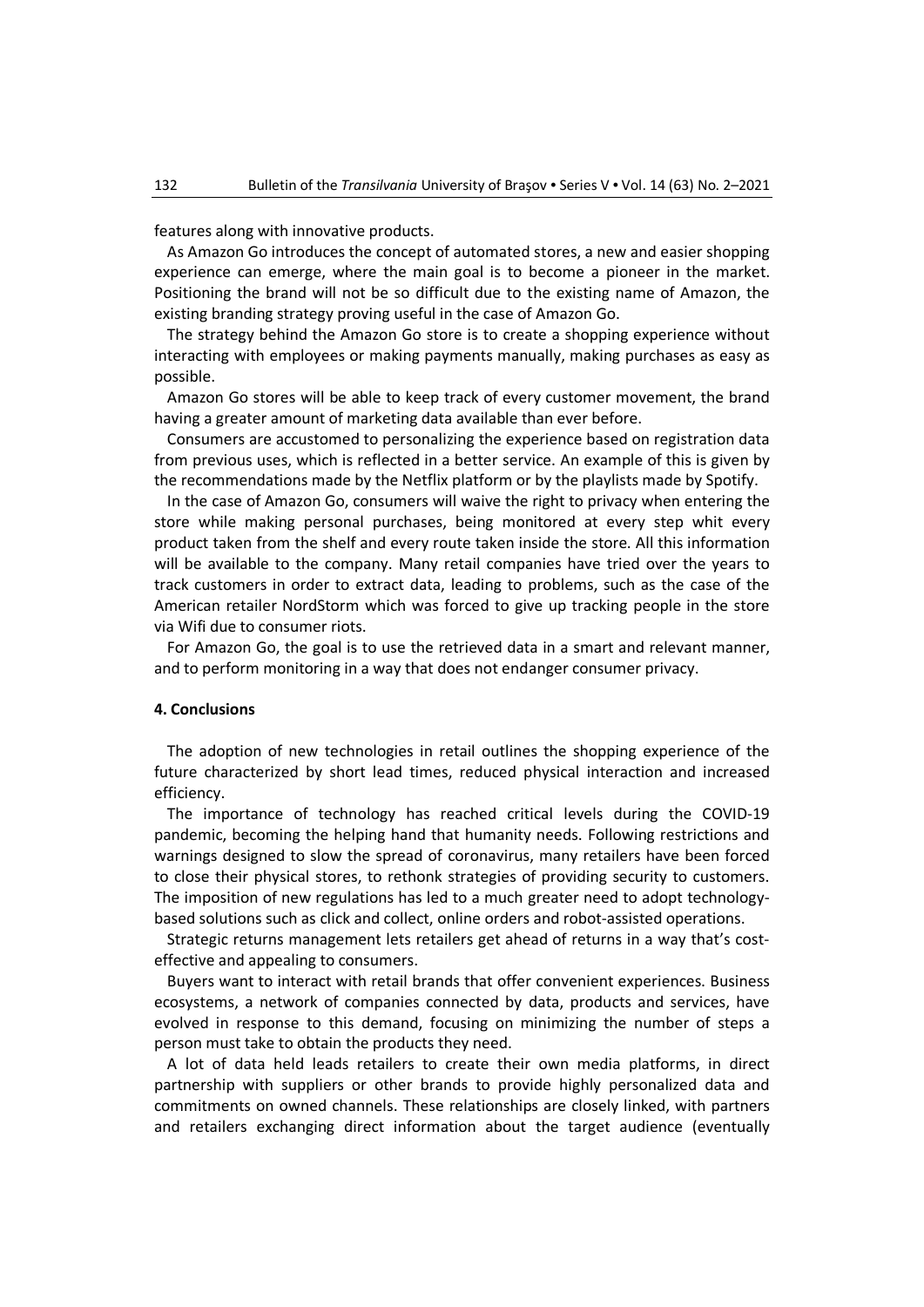consolidating their primary data over time), and retailers benefiting from new revenue by monetizing the data.

The process of accelerating the digitalisation of the industry will have as an effect the emergence of many new technologies in a wide range of fields, with retail being one of them. If until now the involvement of technology in the physical shopping experience was meant to improve the brand image, bring a competitive advantage or increase profits and reduce costs, in the near future this trend will become a standard whith pioneers in the field, such as Amazon enjoying leading places in the top of retailers.

For almost two years, retailers have faced restrictions on COVID-19, with e-commerce changing consumer expectations and the role of physical stores and online channels. Consumers' desire to return to physical retail can be seen in store profits after lifting restrictions.

Increasing the diversity of technologies within the field of retail, such as augmented reality, virtual reality and artificial intelligence-based information systems, raises a number of relevant questions regarding the protection of customers' personal information. Addressing potential privacy threats in the online and offline context is a complicated issue, as offline consumers are easily influenced by the shopping environment, being a tangible environment, customers feel closer to it and have more trust. Offline retail media could incline consumers to disclose more personal information than they would in an online context, including not only registration data but also the biometric characteristics of the individual, such as face, ethnicity- and behavioral reactions (Pizzi, 2020).

In the case of "Just Walk Out" type stores, the biggest impediment that must be solved by the companies that implement this concept, is represented by the customers' confidentiality, the system being based on most of their personal data. The success of the cashierless store model lies in the correct balance between the numerous advantages offered after the implementation require an accompaniment with a strict privacy policy which respects the privacy of the consumer.

### **References**

Clodfelter, R., 2010. Biometric technology in retailing: Will consumers accept fingerprint authentication*?, Journal of Retailing and Consumer Services*, 17(3) pp. 181-182.

- Econsultancy, 2017*. Nikki Gilliland*: *What can marketers learn from Amazon Go's customer experience?* Available at: <https://econsultancy.com/what-can-marketerslearn-from-amazon-go-s-customer-experience/>
- eMarketer, 2020. *Rima Kats: For Many Consumers, the In-Store Shopping Experience Still Has Flaws.* Available at: <https://www.emarketer.com/content/for-many-consumersthe-in-store-shopping-experience-still-has-flaws>
- eMarketer, 2020. *Rima Kats: Self-Checkout Is Changing the Retail Landscape*. Available at:<https://www.emarketer.com/content/self-checkout-is-changing-the-retaillandscape>
- Ives, B., Cossick, K., Adams, D., 2019. Amazon Go: Disrupting retail?. *Journal of Information Technology Teaching Cases*, March 26, pp. 1-2.